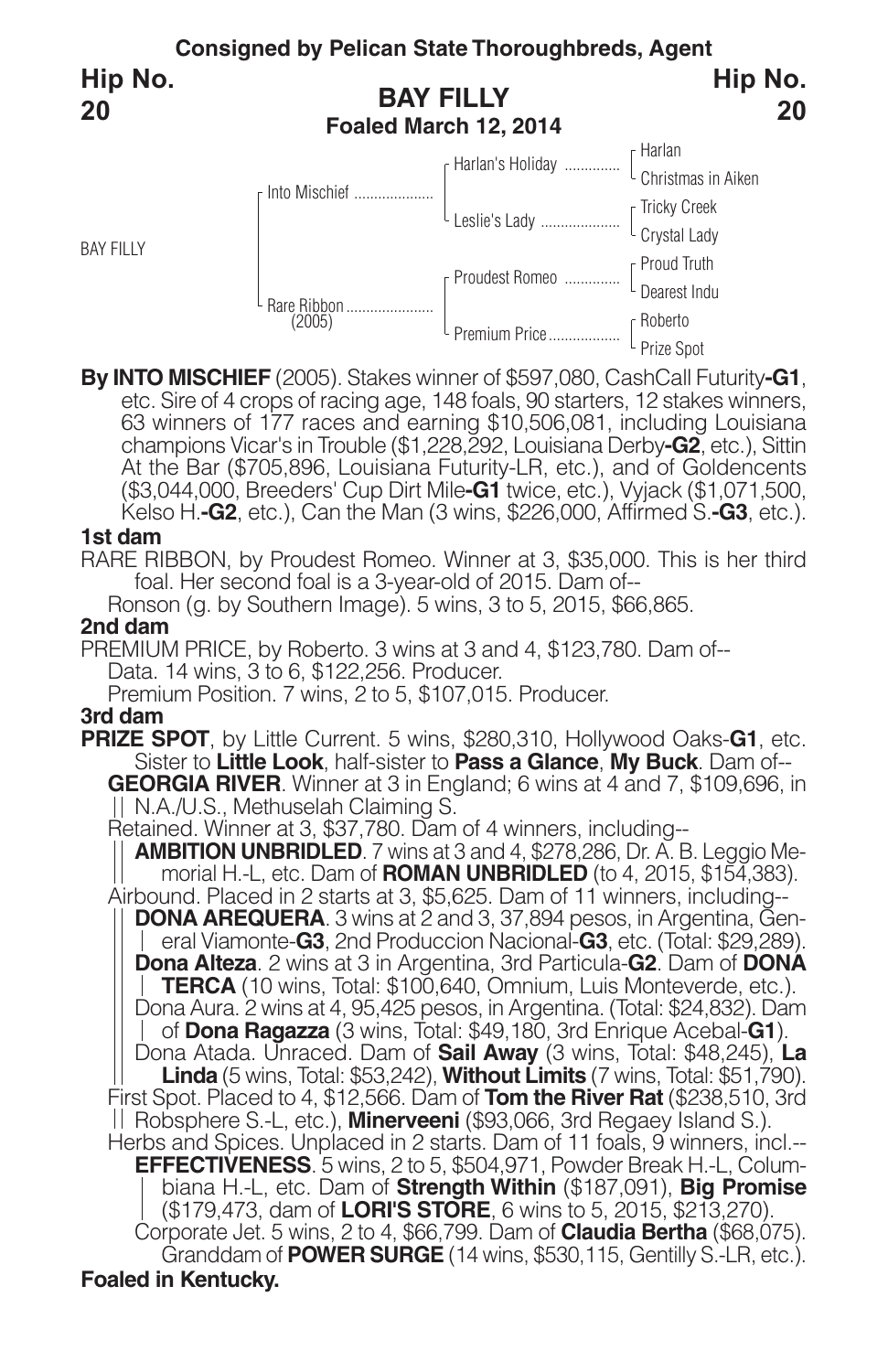

**By TWIRLING CANDY** (2007). Stakes winner of <sup>7</sup> races in <sup>11</sup> starts, <sup>2</sup> to 4, \$944,900, Malibu S.**-G1**-ntr, Del Mar Derby**-G2**, Strub S.**-G2**, Californian S.**-G2**, Oceanside S.-LR, 2nd TVG Pacific Classic S.**-G1**, 3rd Hollywood Gold Cup H.**-G1**. **His first foals are 2-year-olds of 2015**. Sire of Uptown Twirl (winner in 1 start, \$33,600), Twirling Cinnamon (winner in 1 start, \$28,620), Queen of Silence (winner in 1 start, \$21,600). Son of champion Candy Ride (ARG), among the leading sires, sire of 47 stakes winners.

#### **1st dam**

**Stand by the Phone**, by Phone Trick. 3 wins at 2 and 3, \$132,627, 2nd Niagara S.-R. This is her fourth foal. Her third foal is a 2-year-old of 2015. Dam of 1 foal to race.

#### **2nd dam**

STAND FROM UNDER, by First Albert. Unraced. Half-sister to **FAIRLEEWILD** (\$237,735), **Old Road**. Dam of 12 foals, 11 to race, 10 winners, incl.--

**LIVER STAND** (c. by Mt. Livermore). 7 wins at 3 and 4, \$248,106, Evan Shipman S.-LR, 3rd Gen. Douglas MacArthur H.-LR, Hudson H.-LR.

**ENDSASEEKET** (c. by Ends Well). 5 wins at 3, \$149,635, Mike Lee H.-LR, 2nd New York Stallion/Times Square S.-LR.

**Stand On Top** (f. by Peaks and Valleys). Winner at 2 and 3, \$85,094, 3rd Sorority S.-**G3**. Producer.

**Boundanddetermined** (f. by Boundary). 4 wins, 2 to 5, \$205,503, 2nd Bu-|| sanda S.-L, Broadway H.-LR, 3rd Schenectady H.-LR, Thomas J. Malley S.<br>Stand by the Phone (f. by Phone Trick). Stakes-placed winner, above.

**Thunder Stand** (f. by Thunder Puddles). 2 wins at 3, \$57,944, 3rd Bouwerie S.-LR. Dam of 11 foals, 9 to race, 7 winners, including--

**WEATHERED** (f. by Key Contender). 11 wins, 2 to 5, \$574,923, Next Move S.-**G3**, Susan's Girl S.-L, Rare Treat H., Kamikazie Rick S., Lizzy Cool S., Belle Born S.-R, Darlin Momma S.-R, 2nd Turnback the Alarm H.-**G3**, You'd Be Surprised S., Nellie Morse S., Flip's Pleasure S.-R, 3rd Sugar Maple S.-L, Plankton S.

**Dare to Be Great** (g. by Expensive Decision). 9 wins, 2 to 7, \$191,441, 2nd Collegian S.

**Thundered** (f. by Catienus). 6 wins, 2 to 4, \$113,166, 3rd Finger Lakes Juvenile Fillies S.

Blue Broad. Winner at 3, \$56,020. Dam of 7 foals, 5 to race, 4 winners, incl.-- **Sweettalkin Hottie** (f. by Oratory). 7 wins, 2 to 5, \$224,865, 2nd Louisiana Legends Distaff S.-R, Bonne Chance S.-R.

Bates Stand. 3 wins at 4, \$20,504. Dam of 6 foals, 4 winners, including--

**Accredited Louisiana-bred. Engagements: Elge Rasberry Memorial S., Breeders' Cup. Gold Case Motel** (f. by Gold Case). 12 wins, \$169,665, 2nd Green Oaks.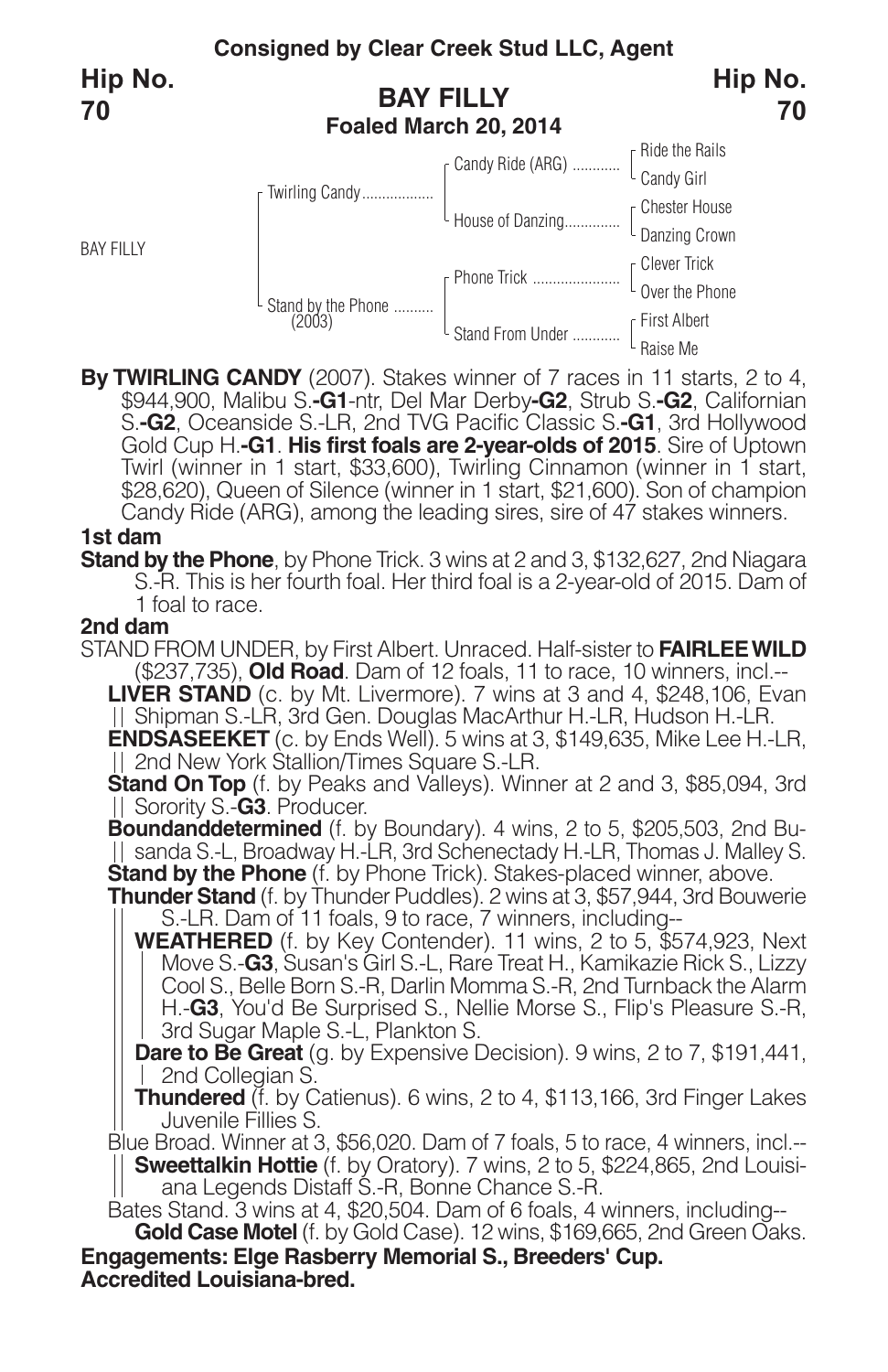

**By EINSTEIN (BRZ)** (2002). Stakes winner of \$2,945,238, Santa Anita H.**-G1**, Woodford Reserve Turf Classic S.**-G1** twice, etc. Sire of <sup>3</sup> crops of racing age, <sup>136</sup> foals, <sup>63</sup> starters, <sup>35</sup> winners of <sup>68</sup> races and earning \$1,182,315, including Rankhasprivileges (\$186,768, 3rd Delta Downs Jackpot S.**-G3**), <sup>E</sup> Equalsmcsquared (\$77,603, 2nd Landaluce S.-L, etc.), Pensador (\$34,- 150, 3rd Northern Lights Futurity-R), Passing the Grade (\$74,448), Jazzy Genius (\$58,993), Academic Probation (\$55,061), So Smart (\$47,441).

## **1st dam**

SILENT RUN, by Silent Name (JPN). Unplaced in 1 start. This is her first foal. **2nd dam**

ROYAL FLOTILLA, by Irish River (FR). Unraced. Dam of 3 winners, including-- Royal Vessel. 11 wins, 3 to 6, \$126,777.

# **3rd dam**

**ROYAL LINKAGE**, by Linkage. 2 wins in 4 starts at 2, \$49,500, Colleen S.-L. Sister to **JUMP WITH JOY**. Dam of 8 foals to race, 6 winners, incl.--

**SAILOR KNOT**. 3 wins at 3, \$79,480, in N.A./U.S.; winner at 4, \$41,093, in Canada, Peace Bridge Cup S.-R. (Total: \$114,308).

**Royal Fact**. 4 wins at 3 and 4, \$244,363, 2nd La Lorgnette S.-L, 3rd Selene S.-**G1**. Dam of 8 foals, 6 to race, 4 winners, including--

**GHOSTZALOO**. 3 wins at 2 and 3 in Panama, Clasico Sociedad de Duenos de Caballos Hector Aparicio-**G3**.

Touching. Winner at 3, \$70,240. Dam of 8 foals, 7 to race, 5 winners, incl.-- **Our Boy Ken**. 3 wins at 3 and 6, 2015, \$28,444, in N.A./U.S., 3rd Ben Woodward Memorial S.; 6 wins, 3 to 5, \$35,345, in Canada. (Total: \$62,054).

Castle Rose. Placed at 4, \$6,575, in N.A./U.S.; winner at 4, \$13,200, in Canada. (Total: \$19,090). Dam of **KAVALERA** (5 wins, Total: \$52,121, in Argentina, Joaquin V. Maqueda-**G3**, 3rd Manuel F. y Emilio Gnecco-**G3**), **Gloriana** (Total: \$23,846, in Argentina, 2nd Raul Aristegui-**G2**).

# **4th dam**

LEAPING LUCY, by Restless Native. Placed at 2. Half-sister to **LUCY'S AXE** (\$208,413, Leonard Richards S.-**G3**, etc., sire). Dam of 7 winners, incl.-- **JUMP WITH JOY**. 6 wins, 3 to 5, \$110,004, Celosia S.-R, 2nd Bourbonette S., 3rd Queen S. Dam of **WASHINGTON COLOR** (7 wins, Total: \$3,096,- 246, Garnet S.-**G3**, etc., sire), **KEW GREEN** (Total: \$269,629), **Little Hans** (\$103,600), **Asakusa Kininaru** (Total: \$1,529,776), **Joying** (\$27,325). **ROYAL LINKAGE**. Stakes winner, above.

**Native Turn To**. 14 wins, 2 to 7 in Panama, 3rd Premio Republica de Chile-G3. **Native Lingo**. Placed at 2 and 3, 2nd Desert Vixen H. Dam of **Dans Lingo** (10 wins, \$127,477, 2nd Crown Royal Yellow Rose of Texas H.-R).

**Engagements: Breeders' Cup.**

**Foaled in Kentucky. (KTDF).**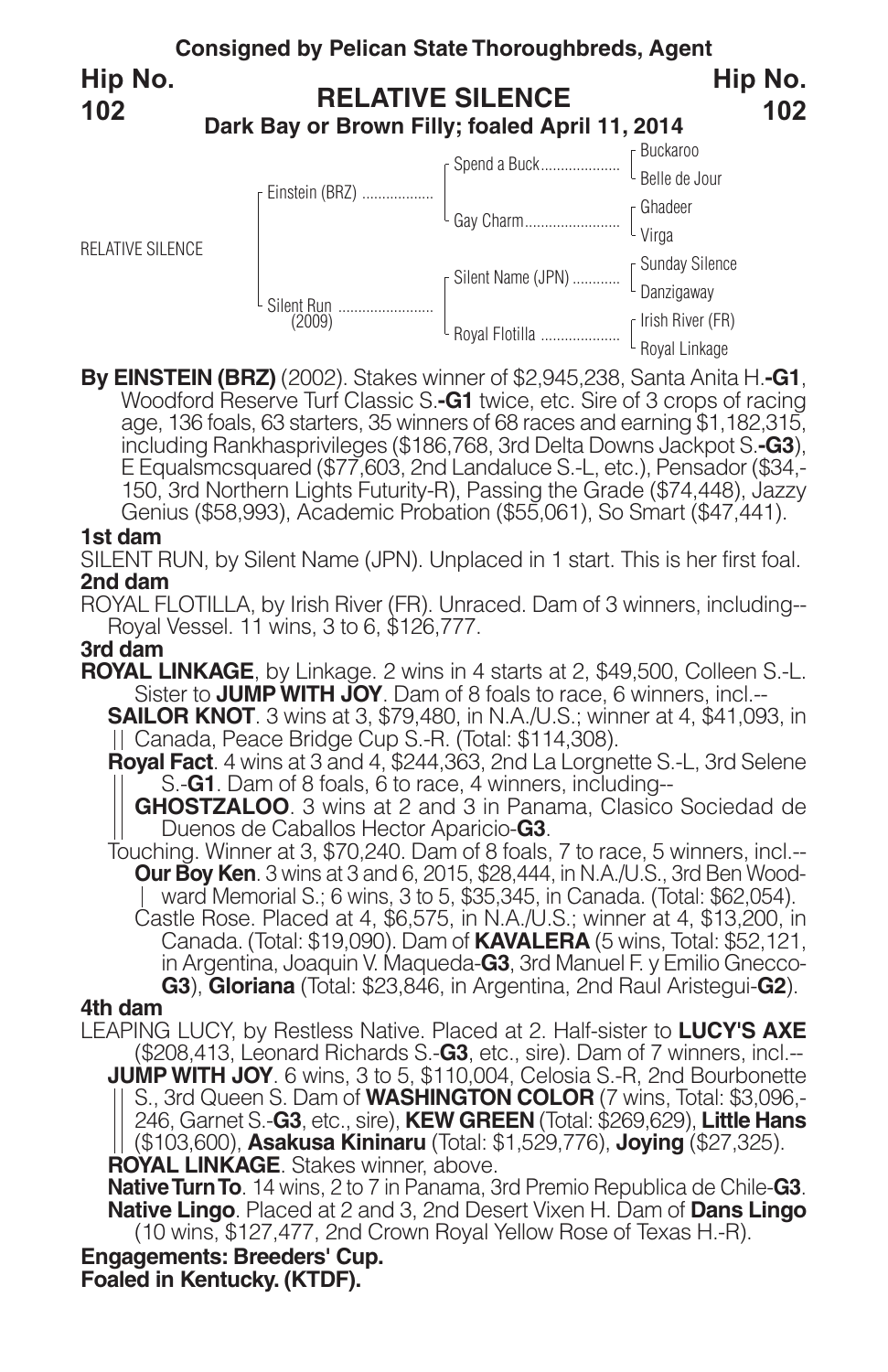

By FLOWER ALLEY (2002). Stakes winner of \$2,533,910, Travers S.-G1, etc.<br>Sire of 6 crops of racing age, 409 foals, 285 starters, 19 stakes winners,<br>199 winners of 598 races and earning \$18,272,696, including champions I'll Have Another (\$2,693,600, Kentucky Derby**-G1**, etc.), My Wandy's Girl (\$638,710, Clasico Accion de Gracias**-G1**, etc.), Lukes Alley (\$406,179, Autumn S.**-G2**, etc.), and of Lilacs and Lace (\$350,300, Central Bank Ashland S.**-G1**, etc.), Neck 'n Neck (\$965,962, Indiana Derby**-G2**, etc.).

## **1st dam**

SUMMER SHADE, by Stephen Got Even. Winner at 2 and 3, \$45,780. This is her second foal. Dam of 1 foal to race--

Rue Bellamy (f. by Bellamy Road). Winner at 3, 2015, \$24,390.

## **2nd dam**

**Summer Delight**, by Quiet American. Winner at 2, 3, and 4, \$77,390, 2nd National Jockey Club Oaks-L. Dam of 5 other foals, 3 winners--

**HOT SUMMER** (f. by Malibu Moon). 4 wins, \$298,959, Comely S.-**G3**, Victory Ride S.-**G3**, 2nd Inside Information S.-**G2**, 3rd Black-Eyed Susan S.-**G2**. **Stirred Up** (r. by Lemon Drop Kid). Winner at 3, \$173,160, 3rd Jerome S.- **G2**, Sunland Derby-**G3**.

**Southwest** (g. by Cozzene). <sup>4</sup> wins, <sup>2</sup> to 7, \$242,396, 2nd John's Call S.-LR, Princeton S., 3rd Stanton S., Daniel Van Clief S.-R. Set ncr at Penn National.

# **3rd dam**

CAP ROUGE, by Summer Squall. Placed, \$10,965. Dam of 8 winners, incl.-- **Ransom Captive**. Winner at 2, £12,826, in England, 3rd E.B.F./GNER Go Racing Hoppings S., Swettenham Stud Fillies' Trial S.; 3 wins at 4, \$144,-<br>262, in N.A./U.S., 2nd Queen of the Green H., 3rd Moscow Burning S.-R. (Total: \$169,022).

**Summer Delight**. Stakes-placed winner, above.

**Captain Rouge**. 2 wins at 3, \$32,808, in Canada, 3rd British Columbia Cup Stellar's Jay H.-R. (Total: \$29,293).

**4th dam**

**KEY TO THE BRIDGE**, by Key to the Mint. 7 wins, \$289,747, Beaugay H.-**G3**, etc. Sister to **PLUGGED NICKLE** (\$647,206, champion sprinter), **Chicago Bound**, half-sister to **CHRISTIECAT** (\$799,745), **TOLL FEE**, **TOLL KEY** (\$290,218), **IDLE GOSSIP**, **TOKENS ONLY**, **Banker's Favorite**. Dam of-- **PETROSKI.** 9 wins to 6, \$243,779, New York Turf Writers Cup Steeplechase H.-**G1**, Noel Laing Hurdle H.-**G3**, National Hunt Cup Hurdle H.-**G3**, etc. **ISLEFAXYOU**. 4 wins, 3 to 5, \$213,394, National Museum of Racing Hall of Fame S.-**G2**, 2nd Lexington S.-**G3**, Fort McHenry H.-L. Sire.

**Engagements: A. L. "Red" Erwin Memorial S. Candleinthedark**. 3 wins at 3 and 5, \$199,696, 2nd Modesty H.-**G3**, etc.

**Accredited Louisiana-bred.**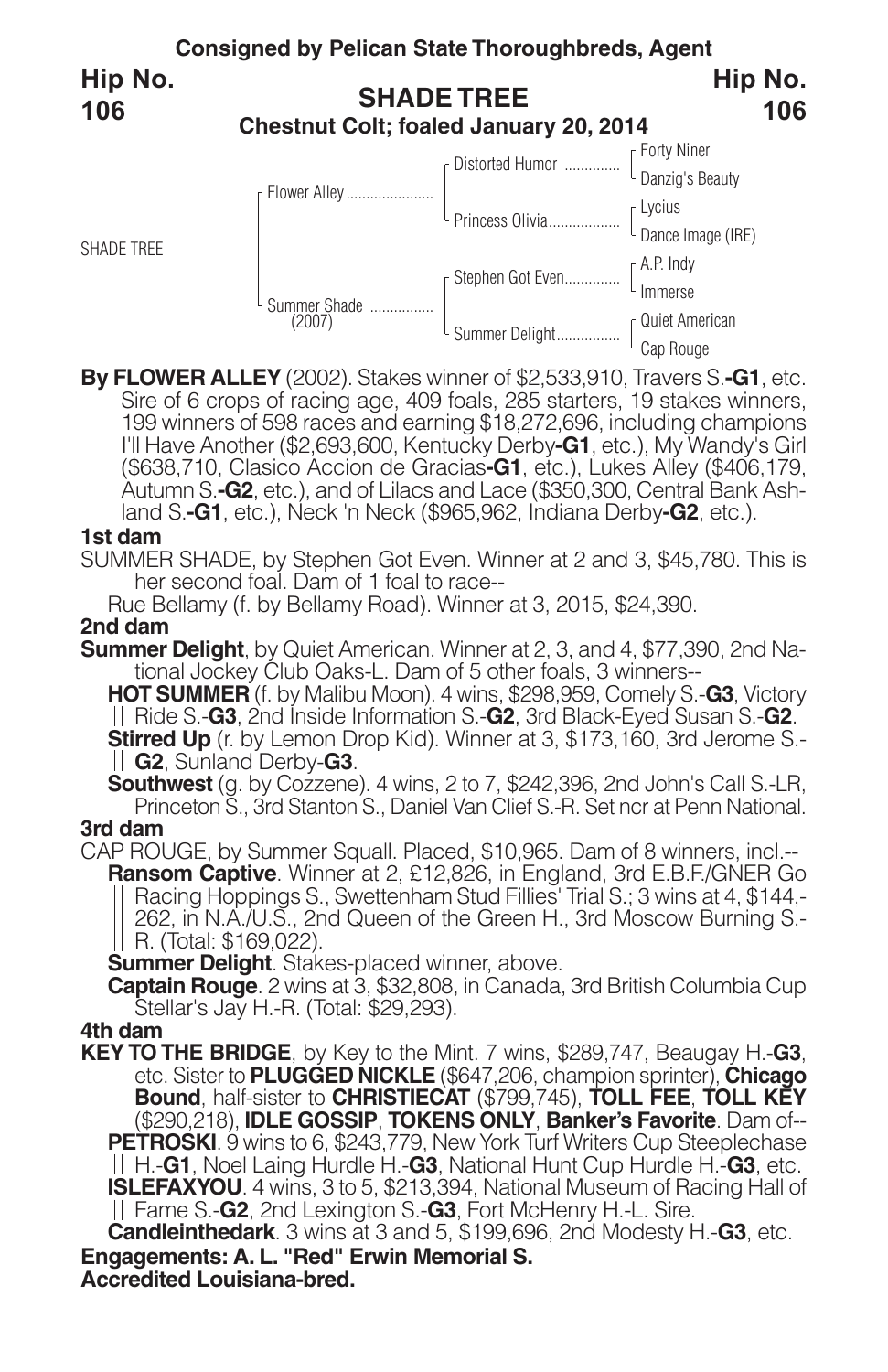

**By D'WILDCAT** (1998). Stakes winner of \$570,444, Frank J. De Francis Me- morial Dash S.**-G1**, etc. Among the leading sires in Louisiana, sire of <sup>9</sup> crops of racing age, 396 foals, 314 starters, 16 stakes winners, 236 winners of 815 races and earning \$20,597,555, including champion Telis (Clasico Rubi-G1, etc.), and of D' Funnybone (6 wins, \$686,700, Futurity S.-G2, sico Rubi**-G1**, etc.), and of D'Funnybone (6 wins, \$686,700, Futurity S.**-G2**,<br>etc.), Wildcat Red (5 wins, \$936,875, Besilu Stables Fountain of Youth S.-**G2**, etc.), Wildcat Lily (6 wins to 5, 2015, \$477,165, Azalea S.**-G3**, etc.).

# **1st dam**

- **Character Builder**, by Coronado's Quest. 4 wins at 3 and 4, \$186,308, 3rd Fleur de Lis H.-**G2**. Broodmare of the year in Louisiana in 2014. This is her seventh foal. Dam of 4 foals to race, all winners, including--
	- **LITTLE MS PROTOCOL** (f. by El Corredor). 9 wins, 2 to 5, \$731,290, champion 2-year-old filly in Louisiana, Louisiana Jewel S.-LR, Louisiana Bred Premier Night Starlet S.-LR, Louisiana Legends Mile S.-LR, Princess S., Louisiana Bred Premier Night Distaff S.-R, Louisiana Legends Distaff S.-R, Magnolia S.-R, 2nd Treasure Chest S.-L, Louisiana Champions Day Ladies S.-LR, Crescent City Oaks-LR, Donnie Wilhite Memorial S., Louisiana Bred Premier Night Distaff S.-R, Louisiana Legends Distaff S.-R, Magnolia S.-R, 3rd Sixty Sails H.-**G3**, Louisiana Cup Oaks-LR, Matron S., etc.

**UNION BUILDER** (g. by Yankee Gentleman). Winner at 2, \$74,080, D. S. || "Shine" Young Futurity-R, 2nd Louisiana Cup Juvenile S.-R.

**Coteau Rouge** (g. by Tale of the Cat). <sup>4</sup> wins at <sup>2</sup> and 4, 2015, \$118,510, 2nd Louisiana Champions Day Juvenile S.-R, 3rd Louisiana Bred Premier Night Prince S.-R, Lafayette S.-R.

# **2nd dam**

**Broadway Express**, by Broad Brush. 2 wins at 2, \$53,231, 2nd Sam Houston Oaks. Dam of 5 foals to race, all winners, including--

**Character Builder**(f. by Coronado's Quest). Stakes-placed winner, above. **3rd dam**

**Bunting**, by Private Account. Winner at 2 and 4, \$171,772, 2nd Ashland S.-**G1**, Black-Eyed Susan S.-**G2**. Half-sister to **ABIDJAN** (\$147,238). Dam of--

**VISION ANDVERSE**. 4 wins at 3 and 4, \$1,030,330, Illinois Derby-**G2**, 2nd Belmont S.-**G1**, Travers S.-**G1**, Skip Away H.-**G3**, etc. Sire.

**DISTORTED LEGACY**. Winner at 3, \$73,371, in Canada; 2 wins at 4, \$350,- 695, in N.A./U.S., Sky Beauty S., etc. (Total: \$421,466).

**Performing Diva**. 2 wins to 3, \$103,134, 3rd Darley Alcibiades S.-**G2**, etc. **Broadway Express**. Stakes-placed winner, above.

Secret Soul Mate. Unraced. Dam of 3 foals, 2 to race, including--

**Engagements: Elge Rasberry Memorial S. Cape Cod Girl**. 5 wins in 9 starts at 3 and 4, \$108,610, 2nd Revidere S.

**Accredited Louisiana-bred.**